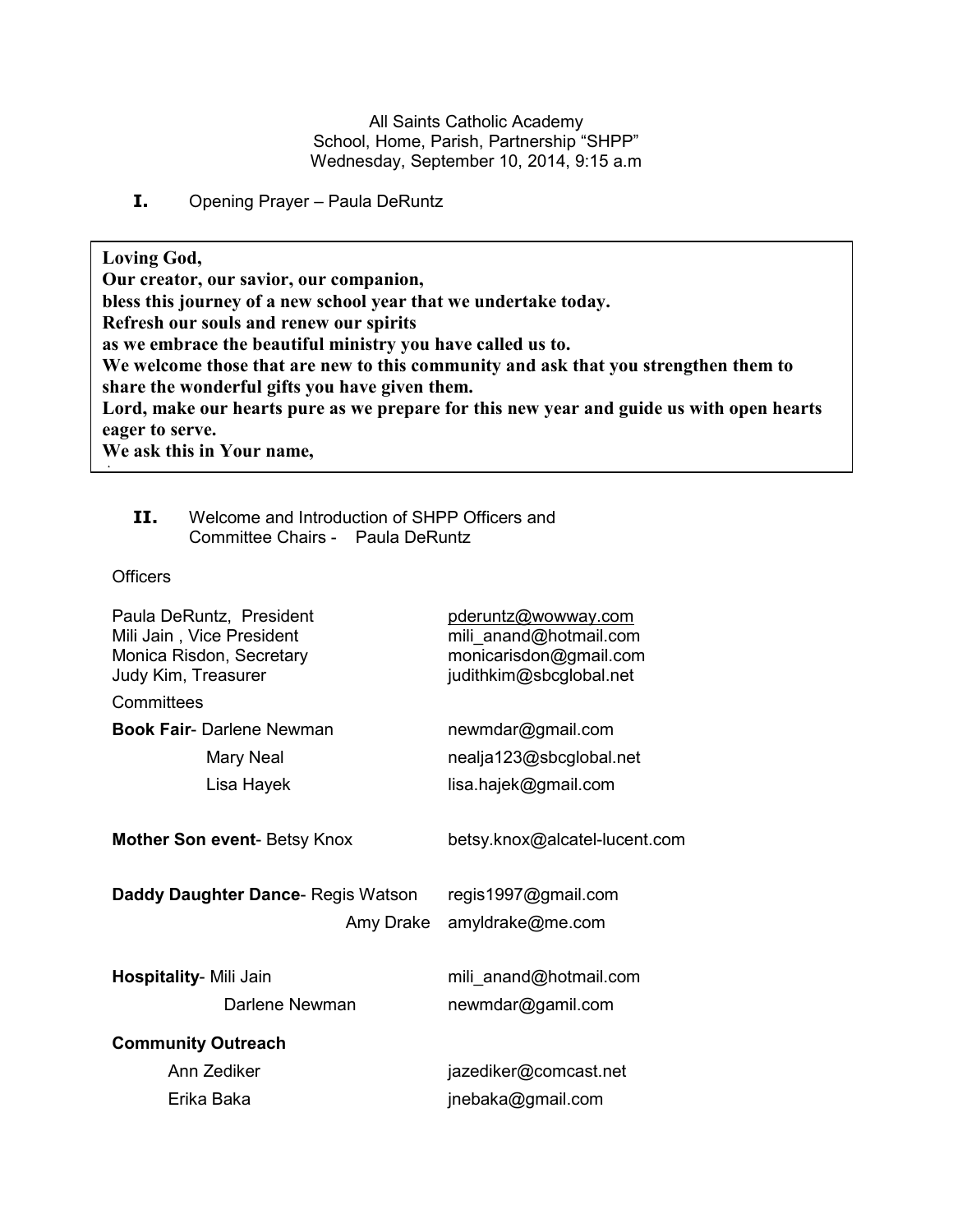| Michelle Klein     | mklein511@comcast.net   |
|--------------------|-------------------------|
| Kristin Scrima     | tonkris68@yahoo.com     |
| Gretchen Muller    | bandgmuller@comcast.net |
| <b>Bridget Roe</b> | roeyerboat@yahoo.com    |

#### **Faith Formation**- lead open

**Room Parent Coordinator- Terri Dieter** tjsjdieter@gmail.com

## **III. Recap of SHPP Events to date** - Paula DeRuntz

 Meet and Greet School Supply Distribution Hospitality - Teacher first day coffee and bagels Welcome Coffee

## **IV. Committee news**

#### **Community Outreach**:

- 160 boxes of cereal collected at the meet and greet
- We will be collecting pop tabs all year Gretchen Muller is coordinating with the Ronald McDonald House at Edwards
- K-5th grade students are making cards for OSOT (Operation Support Our Troops) in art. When finished there will be over 150 cards. Ann Zediker is coordinating with Catholic Charities
- October collection adult and children's gently used books Erika Baka coordinating with Catholic Charities

#### **Save the dates:**

*Feed My Starving Children- Nov. 7th, 12:00 - 2:00pm (no school) Christmas Caroling - Dec. 10th* 

**Hospitality:** Friday, Oct. 3rd - Pizza buffet for teachers

**Book Fair:** *Fall Book Fair is Oct. 14 - 17*, Signup Genius will be used for scheduling volunteers

**Daddy Daughter Dance:** April 11, 201 *Theme: Masquerade Ball* 

# **V. Volunteer Packets/Forms - Paula DeRuntz**

 **Upcoming Events/ Volunteer Opportunities:** 

**Fun Fair** - Ruth Combs